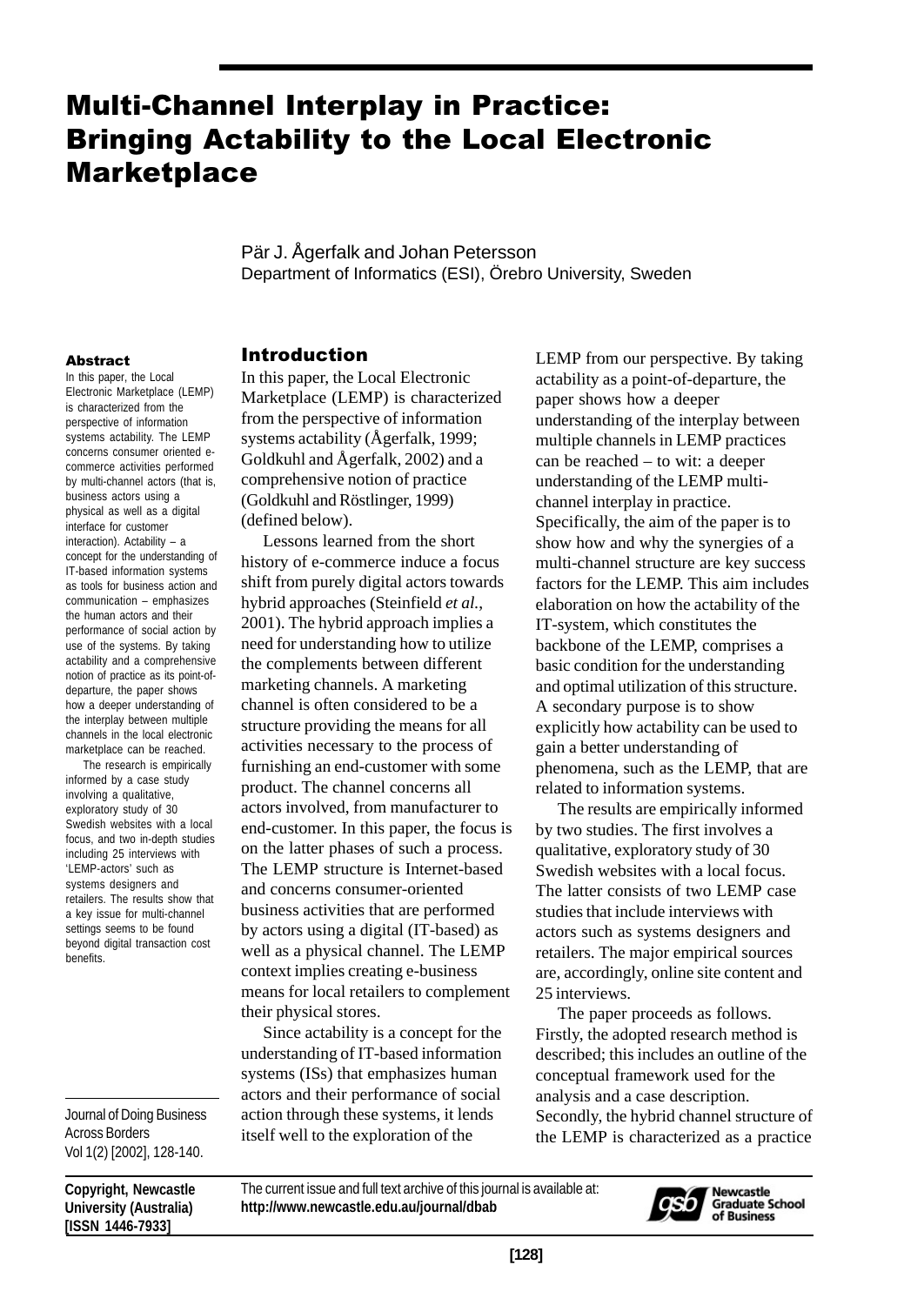Pär J. Ågerfalk and Johan Petersson Multi-Channel Interplay in Practice: Bringing Actability to the Local Electronic **Marketplace** 

Journal of Doing Business Across Borders Vol 1(2) [2002] , 128 - 140 for synergies between multiple channels. Thirdly, the interplay between channels that achieves such synergies is discussed from the perspective of information systems actability. Finally, the paper concludes with a discussion about the benefits of viewing the LEMP from the perspective adopted in the paper.

#### **Research Method**

The research method adopted in this study can be characterized as an 'explorative qualitative case study approach'. A case study is an empirical enquiry that investigates a contemporary phenomenon within its real-life context, which is especially useful when the boundaries between phenomenon and context are not clearly evident (Yin, 1994). This has certainly been the case in this work, since the focus has been on IT-systems within a LEMP-context, which involves a mixture of traditional business with ecommerce activities. The context also implies an inter-organizational setting that precludes a delineation based on company borders. This intricate issue of delimitation and an absence of a large body of related work are determinants for this study's exploratory nature, cf. (Benbasat *et al.*, 1987).

To investigate the LEMP, two websites with a geographically local focus have been examined. Using a qualitative approach was a natural choice since we wanted to understand how the LEMP is structured as well as how different 'LEMP-actors' think about and understand this way of doing business.

The study emphasized website content, aiming particularly at retailers inhabiting the marketplace. The main empirical source is interviews with representatives from the companies hosting the marketplaces as well as from a criteria-based selection of retailers. Selecting respondents based on criteria rather than, for example,

randomly, makes it possible to secure the relevance of the collected data and final results. The criteria include, for example, a requirement that retailers should utilize both a digital and a physical presence; that the digital channel be used for sales interaction (not restricted to presentation) and that the retailers be comparable with respect to size and marketed product types.

A major influence during the early phases of this casework has been the notion of practice (Goldkuhl and Röstlinger, 1999) as it has been used as an illustrative theory for collecting the qualitative data. That is, one presupposition of the study is that the LEMP can be viewed as a practice (defined in Section 3), and that data can be collected on this basis. This standpoint implies viewing the electronic marketplace as the result of actor cooperation effected by a diversity of intentions (Petersson, 2001a). This notion of practice stems from the socalled 'language action' perspective on organizations and information systems (Winograd, 1988).

For the analysis of the collected data, we adopt an approach utilizing an analytic framework based on the concept of information systems actability (Ågerfalk, 1999; Goldkuhl and Ågerfalk, 2002) and the notion of practice (the framework is described in detail below). By using an explicit framework, the analysis becomes focused on certain aspects that are believed to be important (Patton, 1990). This is in contrast to a strictly inductive approach, such as Grounded Theory (Strauss and Corbin, 1998), and favours a reflexive approach in which theory is allowed to evolve as it is being used actively in the research process (Alvesson and Sköldberg, 2000). During such a process, a combination of inductive and deductive approaches becomes possible. Specifically, our approach has been to use the analytic framework deductively to find relevant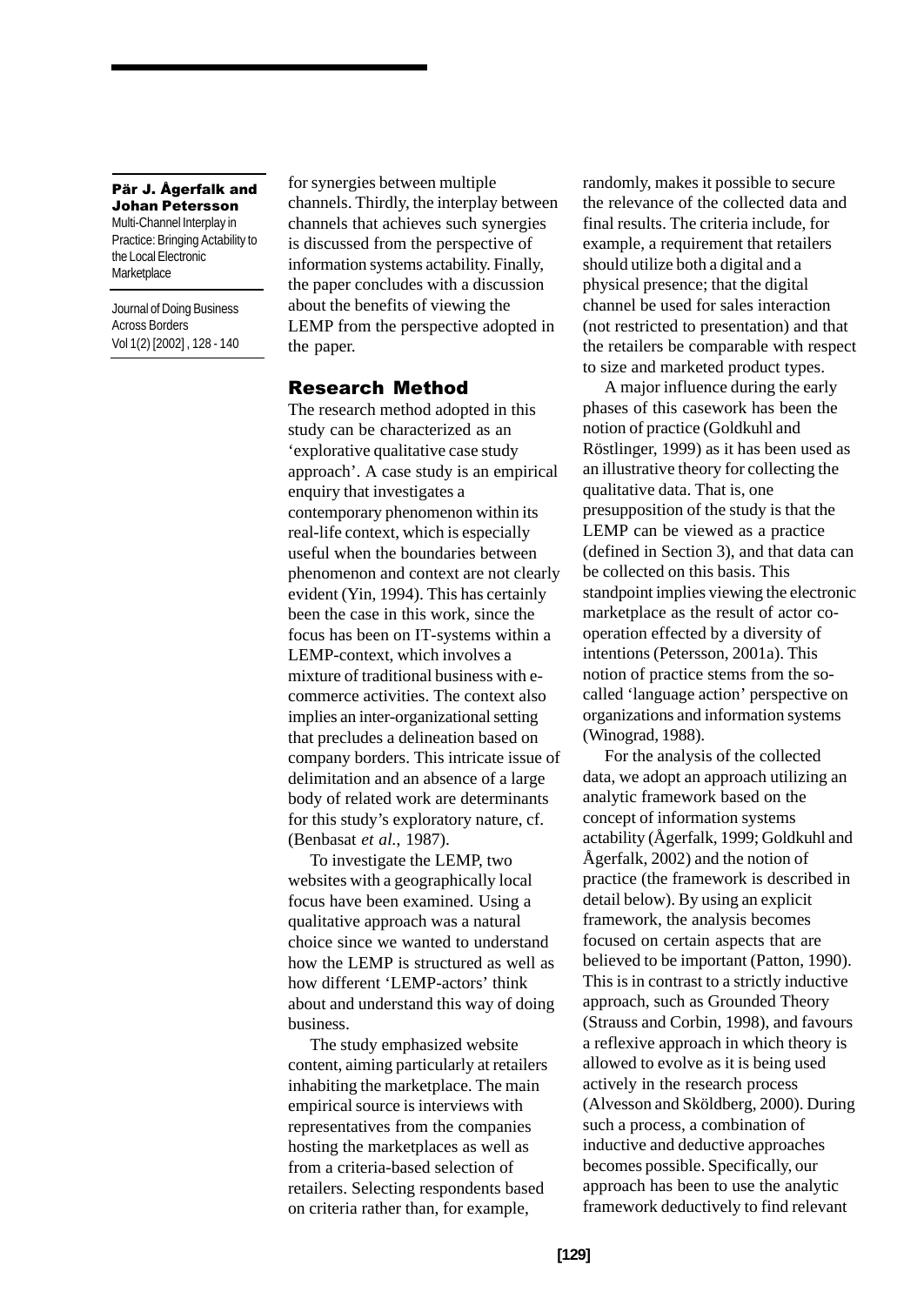Multi-Channel Interplay in Practice: Bringing Actability to the Local Electronic **Marketplace** 

Journal of Doing Business Across Borders Vol 1(2) [2002] , 128 - 140 issues in the empirical data, and to explain identified phenomena inductively by use of the framework. Deductively, the data has served mainly to vindicate the usefulness of the actability concept inherent in the framework, and the framework has been used to direct attention to, and to provide explanations for, the occurrence of the phenomena. Inductively, the data has served mainly as a source for identifying phenomena and the framework as a means to understand and classify these.

One of the strengths of the framework, and of its theoretical base, is that it is general enough to be used to explore IS-related phenomena without having to pre-specify in detail the borderlines between phenomena and context, which was a pre-requisite in our case. The generality also means that the framework is scalable in that it can be used to handle the various levels of abstraction that are needed to understand a complex socio-technical phenomenon such as the LEMP. Such scalability is one of the strengths of applying a language action perspective, which has also proved useful in earlier research (Winograd and Flores, 1987; Auramäki *et al.*, 1988; Goldkuhl and Röstlinger, 1999).

#### Analytic Framework

The first part of the adopted analytic framework is derived from the concept of information systems actability, which has been defined as '*an information*



*system's ability to perform actions, and to permit, promote and facilitate the performance of actions by users, both through the system and based on information from the system, in some business context*'(Goldkuhl and Ågerfalk, 2002). The framework consists of four basic categories: the actor, the action, the artefact, and the business context (see Figure 1).

Within this framework, actors (as users) are the humans performing and interpreting action through, and by means of, the artefact (in this case the IS). These three components must be understood as parts of a whole, as depicted by the solid ternary relation in Figure 1. Additionally, there are binary relationships between the actor and the action, the actor and the artefact, and the action and the artefact. These relationships, depicted by the dashed binary relations in Figure 1, signify the existence of properties that are generic, for example, for actors in relation to artefacts (such as general user interface guidelines) regardless of which actions are performed. Furthermore, all these relations must be understood within the particular business context in which the information system is used.

This first part of the analytic framework (Figure 1) has been adopted from Ågerfalk, Karlsson and Hjalmarsson (Ågerfalk *et al.*, 2001), where it was used as a means to understand and discuss Internet-based software artefacts in general. In this work we want to put more focus on the work practice (i.e., the business context) in which software artefacts are used to create a local electronic marketplace. Therefore, we have chosen to extend the framework with a general notion of work practice (Goldkuhl and Röstlinger, 1999). Here a 'practice' is considered to be a 'doing' that is not necessarily limited by company borders. A practice is a performance of actions and is defined as follows: '*A practice means that some actor(s) – based on assignment from some actor(s) –*

Figure 1

Four basic categories of the analytic framework (Ågerfalk *et al.*, 2001)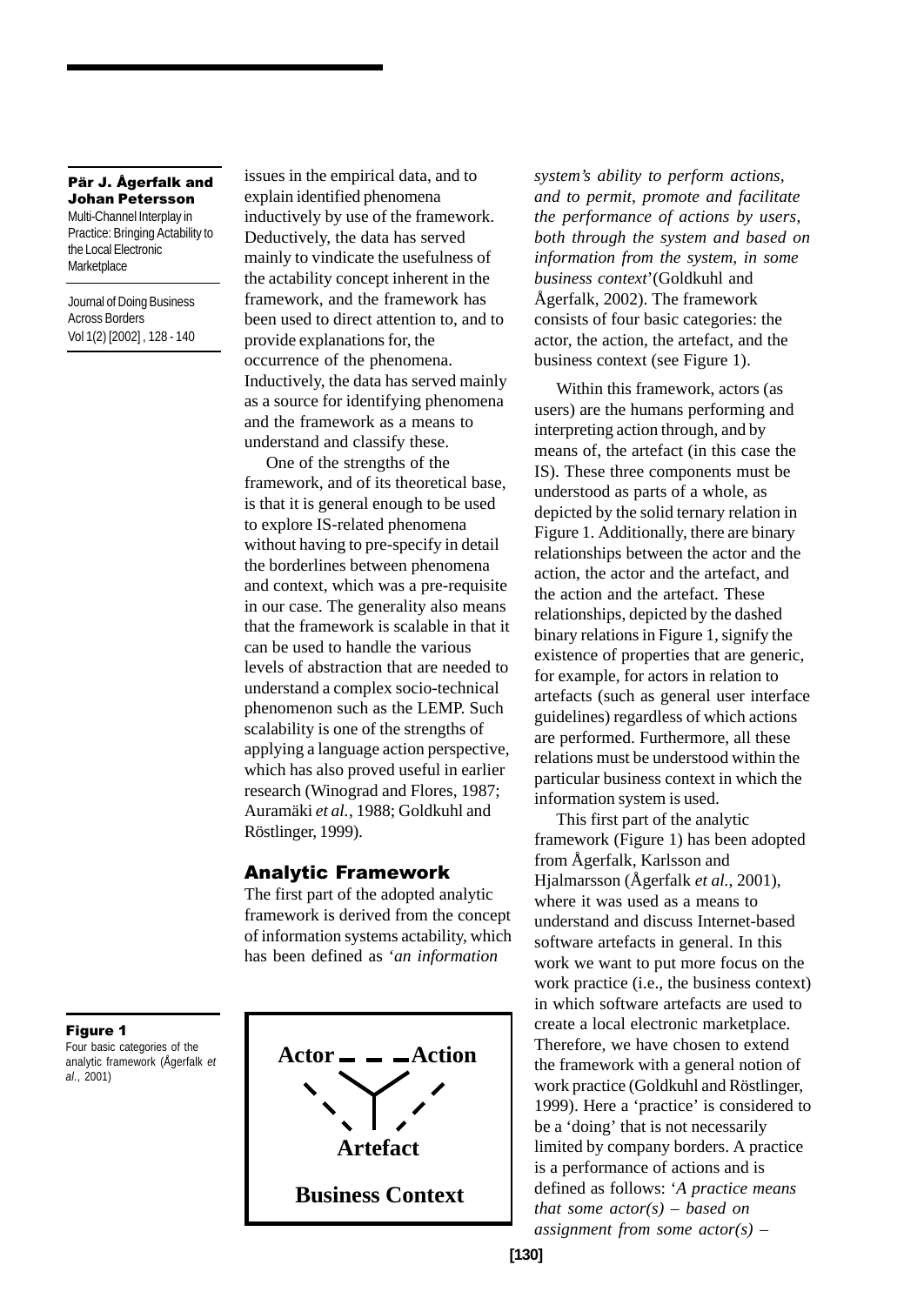Multi-Channel Interplay in Practice: Bringing Actability to the Local Electronic **Marketplace** 

Journal of Doing Business Across Borders Vol 1(2) [2002] , 128 - 140 *makes something in favour of some actor(s), and something against some actor(s), and this action is based on values, rules, knowledge and competence, which are established and continuously changed*' (Goldkuhl and Röstlinger, 1999).

The core of a practice can be isolated as the part of the 'doing' that involves refining some input into a desired kind of output. This process of transformation is central, but should also, according to the notion of practice, be comprehended as highly dependent on various assignments and social norms. A dominating view on business processes suggests focusing external assignments to create 'customer value'. Internal assignments should, however, also be acknowledged as affecting the result for all practices (commercial as well as non-commercial). So-called 'role assignments' are given horizontally and concern the conditions under which different producers act. Actors benefiting from the final product are called clients. (Goldkuhl and Röstlinger, 1999)

The notion of practice goes well with the concept of information systems actability as they are both founded in a language action perspective (Winograd, 1988) and share many core concepts. The most central of these is that of performance of *action*. Within this context, the term action should be understood as social action, as the human behaviour that attaches meaning, and which is oriented to the behaviour of others (Weber, 1978). People perform actions to accomplish changes in the world (Goldkuhl and Ågerfalk, 2002), that is, to produce results of various kinds. Actions can, at a high level, be classified as either material or communicative. The main result of a material action is a change in the physical world, whereas the main result of a communicative action (or speech act) (Searle, 1969; Habermas, 1984) is a change in socially constructed reality (Goldkuhl and

Ågerfalk, 2002; Berger and Luckmann, 1967; Searle, 1996). When performing a communicative action, a communicator does something to potential interpreters (such as promising or commanding). This 'doing' is more than mere information transfer since information is always related to the intention of the communicator. Usually, the successful performance of a communicative action also requires knowledge of certain social facts already established (Goldkuhl and Ågerfalk, 2002).

An important aspect of communicative action is that of *validity* (Habermas, 1984). In this view a communicator raises certain validity claims presupposed to be accepted by interpreters. Specifically, communicated information should be comprehensible, refer to the true (commonly understood) state of affairs, reflect sincere pragmatic intentions, and be communicated in accordance with accepted social norms (Goldkuhl and Ågerfalk, 2002).

In a practice, communication between producers and clients involves the performance of sequences of actions, in which each party switches between acting as communicator and interpreter of each action, depending on the direction of the communication. For example, a retailer may perform a communicative act of making an offer, directed towards an interpreting customer. The customer may then make a communicative act of accepting the offer and communicating an order to the interpreting retailer, in response to the offer. This order may, in turn, lead to the retailer's material act of delivering the agreed-upon merchandise to the customer.

Within an actability context, information systems should be understood as intended for social action, as *information action systems* (Goldkuhl and Ågerfalk, 2002). For the local electronic marketplace, IT-based information systems enable the concept *per se* and should be acknowledged as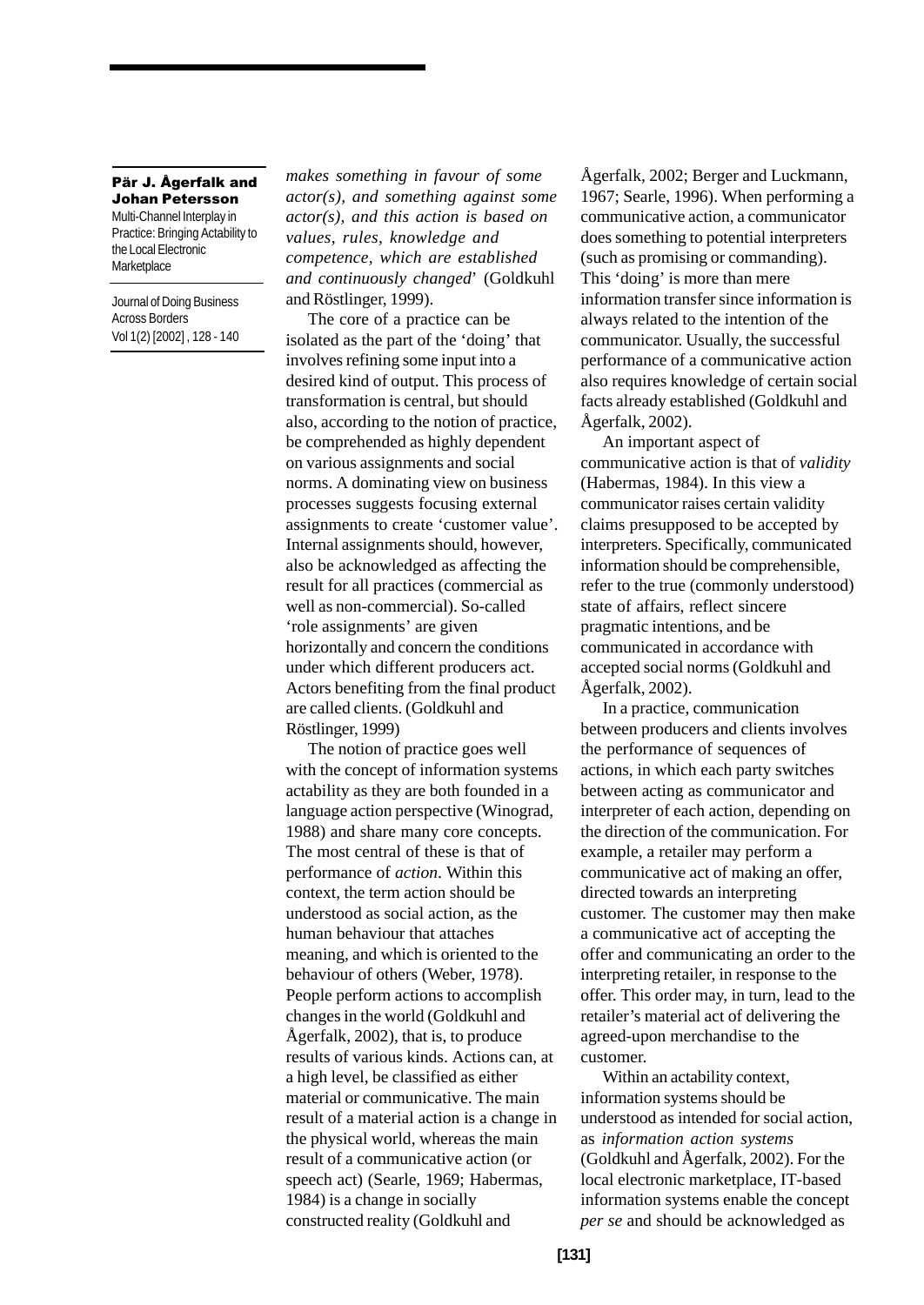Multi-Channel Interplay in Practice: Bringing Actability to the Local Electronic **Marketplace** 

Journal of Doing Business Across Borders Vol 1(2) [2002] , 128 - 140 important tools for business action and communication. Communication through an IS is an example of communicative action where an actor communicates a message to another (or possibly the same) actor. In such communication, the software artefact is a tool, or medium, for the communicative actions performed. Therefore, it is inherently social by nature and so can be regarded as a technically implemented social system (Goldkuhl and Lyytinen, 1982). The most important aspect of an IS is the repertoire of actions that it realizes (its *action potential*). Actions can be performed through the system, based on information from the system, or by the system itself. These three types of action are referred to, respectively, as *interactive action*, *consequential action* and *automatic action*. Note that acknowledging that systems can perform action is not to take a reifying position. Actions performed by information systems are always ultimately derived from rules generated by humans. An information system usually contains an *action memory*, commonly realized through database technology. This memory, which can be used to remember what actions

have been performed, also serves as an important prerequisite for action.

The actors participating in the communicative actions performed in relation to an IS constitute its users. Actability theory distinguishes three meta-roles for users, referred to as the *communicator*, the *performer*, and the *interpreter* (Ågerfalk, 2001). The communicator is responsible for the action and the resulting actionrelationship established with interpreters. In doing business, it is quite possible that someone else performs actions on behalf of the communicator. This is most evident in the case of automatic action where the artefact itself performs action. One person may also perform an action on commission of another.

All communicative actions must be understood within the context in which they are uttered (Auramäki *et al.*, 1988). Any actor is required to understand the context to be able to participate successfully in communication. When doing business, the context of the communication is a *business context*. This means, among other things, that a basic understanding of the norms and different types of action involved in doing business can be taken for granted.

Figure 2 summarizes this discussion by showing a conceptual map of the



Figure 2 Conceptual overview analytic framework

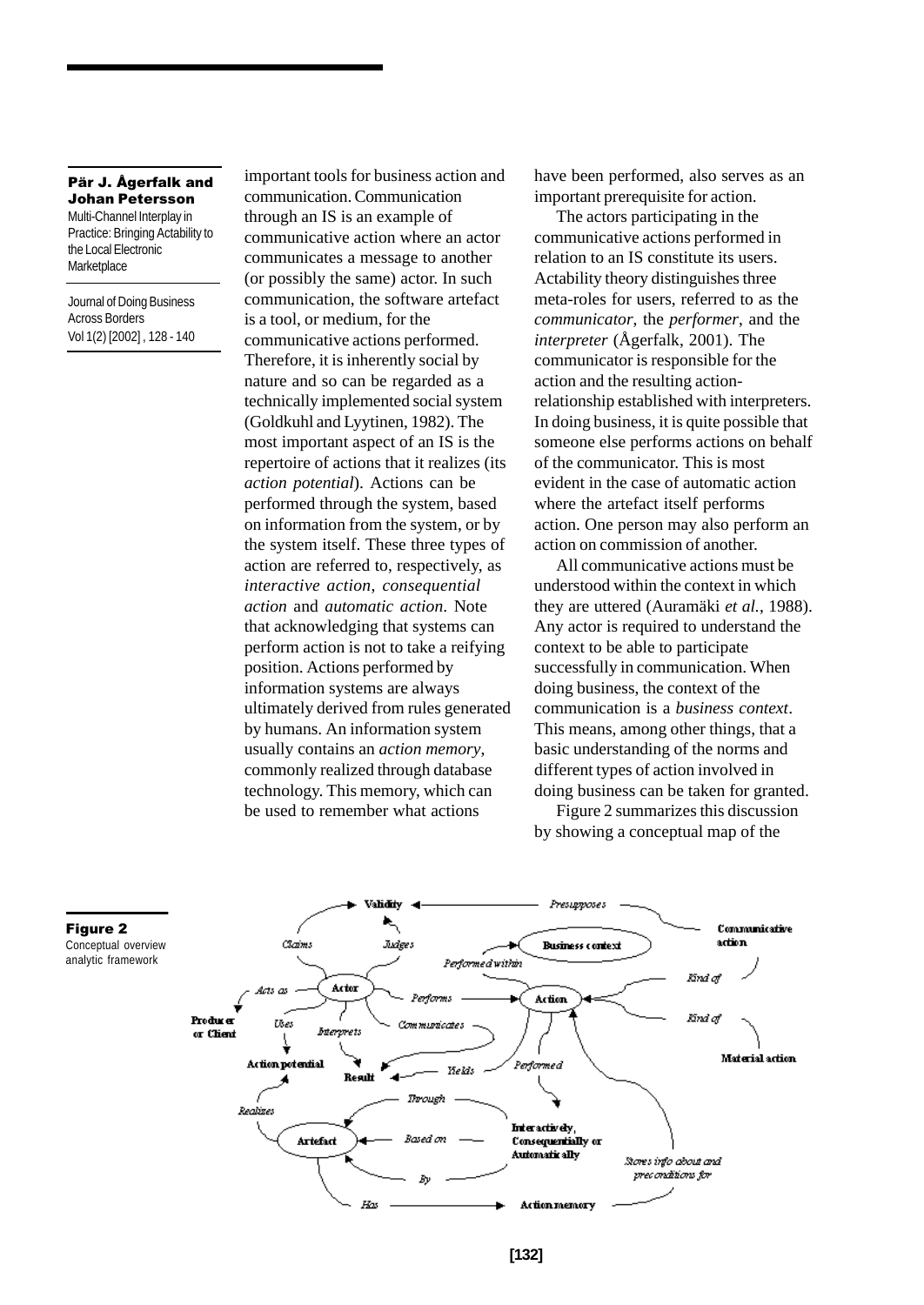Multi-Channel Interplay in Practice: Bringing Actability to the Local Electronic **Marketplace** 

Journal of Doing Business Across Borders Vol 1(2) [2002] , 128 - 140 analytic framework (the arrows in the figure indicate the intended direction of reading).

## **Case Description**

As indicated above, a case study of two LEMPs with a geographically local focus has been conducted. The objects of study are the Swedish websites Lokaltidningen<sup>1</sup> (LT) and Skaraborg-Online2 (SOL), which can both be categorized as local electronic marketplaces (Petersson, 2001a).

Lokaltidningen is a Web-based newspaper that has expanded into an electronic marketplace that directs a rural district in Sweden. The site first of all provides news produced by an editorial staff located at a small advertising/Web agency. The site also publishes other kinds of local content (for example, municipal information, an online music archive and organizational activities) produced by different categories of site users. An essential feature is LT's discussion forum, which concerns everyday life and focuses on local themes, such as current events and politics. LT also includes a section that provides an electronic mall of webshops. The mall is inhabited by retailers and based on a shared ITsystem developed and maintained by the Web agency. The typical LT retailer is a small company also running a physical store located in the area. These retailers offer products in various categories ranging from home electronics to groceries.

The other marketplace, SOL, is similar in scope and basic ideas to LT. SOL is, however, more of a true joint venture, based on co-operating parties. The site targets another geographical district in central Sweden and is coordinated by a small Internet firm. The most prominent partner is Torget.se, a nation-wide electronic marketplace with a consumer focus. The co-operation directs a locally targeted section of the national marketplace that contains an electronic mall of retailers in the same

manner as LT. SOL presents local news feed from another partner and, like LT, the site hosts a discussion forum. The site also hosts a 'search engine' committed to local Internet content.

# **The Multi Channel Interplay of Local Commerce**

When addressing electronic marketplaces in a general sense, there are various definitions in the literature. In Bakos, an electronic marketplace is described as enabled by an interorganizational IS that '*allows the participating buyers and sellers to exchange information about market prices and product offerings; thus it represents an investment in multilateral information sharing'* (Bakos, 1991). An IT-based information system constitutes the backbone of any electronic marketplace. It is also important to note that a particular electronic marketplace does not necessarily offer digital channels for all phases of business activities. The combination with physical channels is, on the contrary, often a prerequisite for the mere existence of an electronic marketplace (Bakos, 1998).

## *Electronic Marketplaces for Local Commerce*

Presenting the concept of the electronic marketplace often involves discussing the needs fulfilled by the marketplace in terms of *functionality* (Bakos, 1998; Turban *et al.*, 2000; Zimmermann, 1997). When it comes to consumeroriented marketplaces with a geographical focus, it is possible to distinguish the twofold functionality of 'market activity' and 'communication' (Zimmermann, 1997). We believe this dichotomy to be crucial for the understanding of our empirical observations, but maintain that the terminology is somewhat misleading. From our social action perspective, any 'market activity' concerns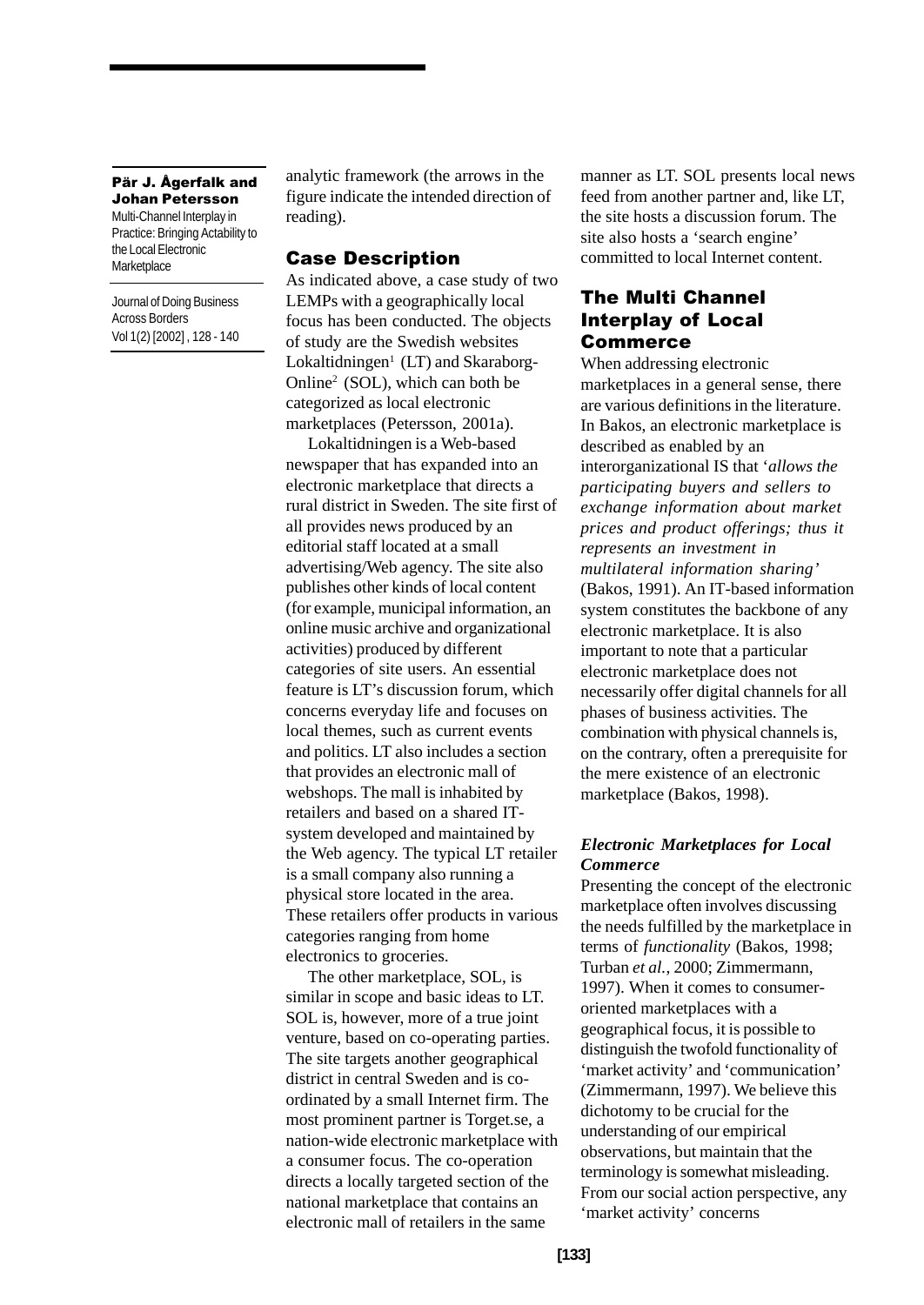Multi-Channel Interplay in Practice: Bringing Actability to the Local Electronic **Marketplace** 

Journal of Doing Business Across Borders Vol 1(2) [2002] , 128 - 140 communication between social actors, such as buyers making requests and sellers making offers. Therefore, we choose to express the functionality as a means for 'commercially oriented' *versus* 'non-commercially oriented' communication. Marketplace functionality concerns the facilitation of, for example, supply, demand and pricing (i.e., commercially directed functions), but also of actor communication that is not aimed at doing business (i.e., non-commercially directed functions).

A LEMP is enabled by an Internetbased information system and the targeted user group shares an interest in a specific locale (Petersson, 2001b). This type of electronic marketplace is a publicly available environment including business activities predominantly concerning multichannel actors practising consumeroriented commerce. Of course, it is not publicly available in the sense that anyone can do anything. Parts of the marketplace require authentication to enable access, and in this respect, at least, there exists a previous commitment to certain rules governing the LEMP.

#### *Commercially Oriented Communication*

Commercially oriented LEMP activities may concern business communication in 'business-toconsumer' as well as 'consumer-toconsumer' relationships. The latter may be realized by a subsystem handling classified advertisements. The business-to-consumer-oriented functionality is often organized according to a mall model (Timmers, 1998; Turban *et al.*, 2000). Retailers exploiting digital channels as an extension of their physical appearance can be categorized as storefront holders (Saarinen and Tuunainen, 1998) adopting a hybrid approach to electronic commerce (Steinfield *et al.*, 2001). A major idea is the use of both

digital and physical presences with which to interact and meet customer needs.

Several arguments in favour of hybrid solutions instead of exclusively physical or digital presence have been put forward (Steinfield and Whitten, 1999). The main standpoint stresses possible synergies inherent in the utilization of dual channels. One argument relates to embeddedness and trust. Embeddedness has been discussed as the influence of personal relationships on business interaction (Granovetter, 1985). The argument is that economic rationality is embedded in the social relations of actors, which influences possible trust. The topic of trust is isolated as a critical aspect for the success of electronic commerce relationships (Timmers, 1999). Further arguments relate to increased possibilities in meeting diverse consumer needs and behaviour; exploiting the natural complementarity between virtual and physical capabilities to enhance value for buyers; and utilizing intrinsic knowledge in the local community.

A hybrid approach might be realized by different strategies that imply a variation in possible channel complementarities. Retailers can be seen as adopters of two different strategies: the 'mirror strategy' and the 'synergy strategy' (Timmers, 1999). Adopting a mirror strategy here involves resembling the physical operation of the store. The digital channel then presents a mirror image, exhibiting the same products (or a selection of the same set) and the same bargains with no exploitation of possible complementarities. LEMP retailers adopting the synergy strategy handle the two channels in a more intertwined way. This might mean, for example, using the Web for mediating pre-purchase information and after-sales services, whereas the physical store is used for delivery (Petersson, 2001a).

#### *Non-commercially Oriented Communication*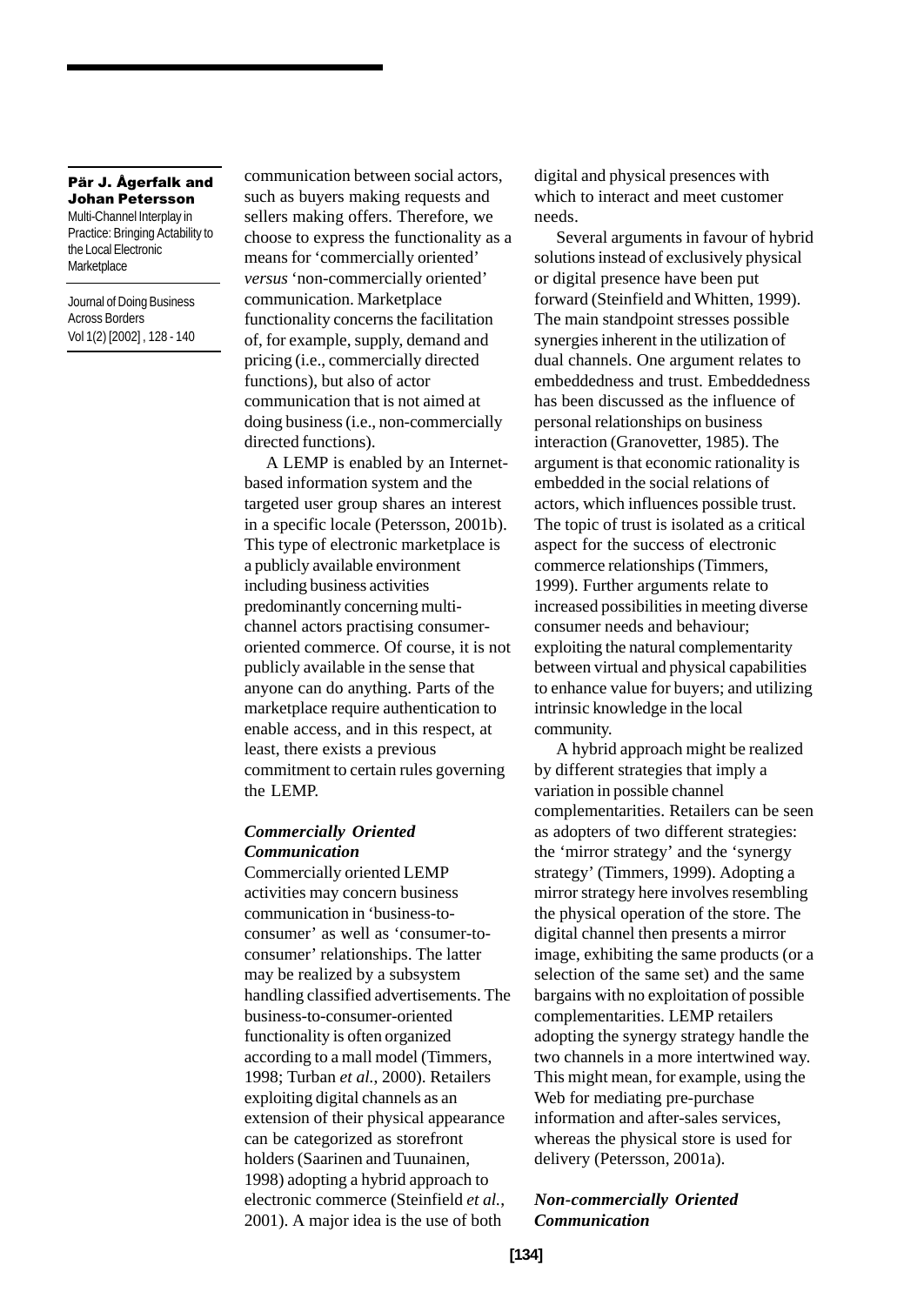#### Pär J. Ågerfalk and Johan Petersson Multi-Channel Interplay in

Practice: Bringing Actability to the Local Electronic **Marketplace** 

Journal of Doing Business Across Borders Vol 1(2) [2002] , 128 - 140 There are two main LEMP features that fulfil the non-commercial function: *community of local interest* and *informational services*. The discussion forums constitute an online community (Preece, 2000) in which the shared purpose for participation is an interest in the particular physical community. The marketplace host often manages the community feature (see below) by raising different issues and themes for discussions to which visitors can contribute. Informatory services fulfil the non-commercial functionality by presenting information not produced by visitors but of interest to the local community. Examples include information on upcoming events, local news and weather forecasts.

# **Practising Marketplace**

It is possible to describe a LEMP by outlining some typical actor categories (Petersson, 2001a). A *host* coordinates the LEMP activities, managing the shared marketplace structure. This includes the host as system owner providing access to, developing and maintaining the IS. The *visitor* category consists of site users, the established and prospective customers of the inhabiting retailers. Since the motive for marketplace use is a local interest, a visitor may well be seeking information that is not related to commercial activities.

The *habitant* is the 'tenant' of the marketplace, either as non-profit or commercial actor. The non-profit habitant might be a sports club or another local organization with a need for disseminating information. A retailer also running a physical store within the targeted area is the most typical commercial habitant. From the host's point of view, this kind of habitant is also the main source of revenue. A *content supplier* is an external actor who, in concert with hosts, habitants and visitors, provides site-content; for example, services delivering weather

forecasts or news. The rest of the actors steer the contributions from content suppliers by assignment.

As the LEMP serves other than commercial purposes, it can hardly be delimited by organizational borders. Adopting the notion of practice makes it possible to contextualize the actor categories and their relationships. The *clients* of the LEMP practice are actors benefiting from the use of its products (the result). Clients can be found among visitors, habitants and content suppliers. The LEMP as a product can be understood as a medium in which clients can perform desired actions – literally forming an *action space*. Using the marketplace IS should then be apprehended as utilizing the system's action potential, which spans this space.

Visitor purposes are to become informed, to communicate with fellow visitors and to do business. Commercial marketplace habitants need the marketplace for marketing and sales, whereas non-profit tenants strive for dissemination of information. The third type of marketplace client consists of content suppliers also concerned with marketing.

The *production* of this practice is the process of creating the LEMP's action space – a process that should be understood as a co-production by marketplace hosts, habitants and visitors. The fact that the host serves as system owner accountable for IS functionality does not mean that actions performed by others have no effect on outcomes. The retailers and non-profit habitants design and operate their individual parts of the marketplace. Aspects of visitor use can also be understood as vital activities of production; visitors contribute to and shape, for example, discussion forums and classified ads.

#### *Actable Systems for Interplay*

In order to obtain the desired synergies between different channels, it is vital that all actors involved be comfortable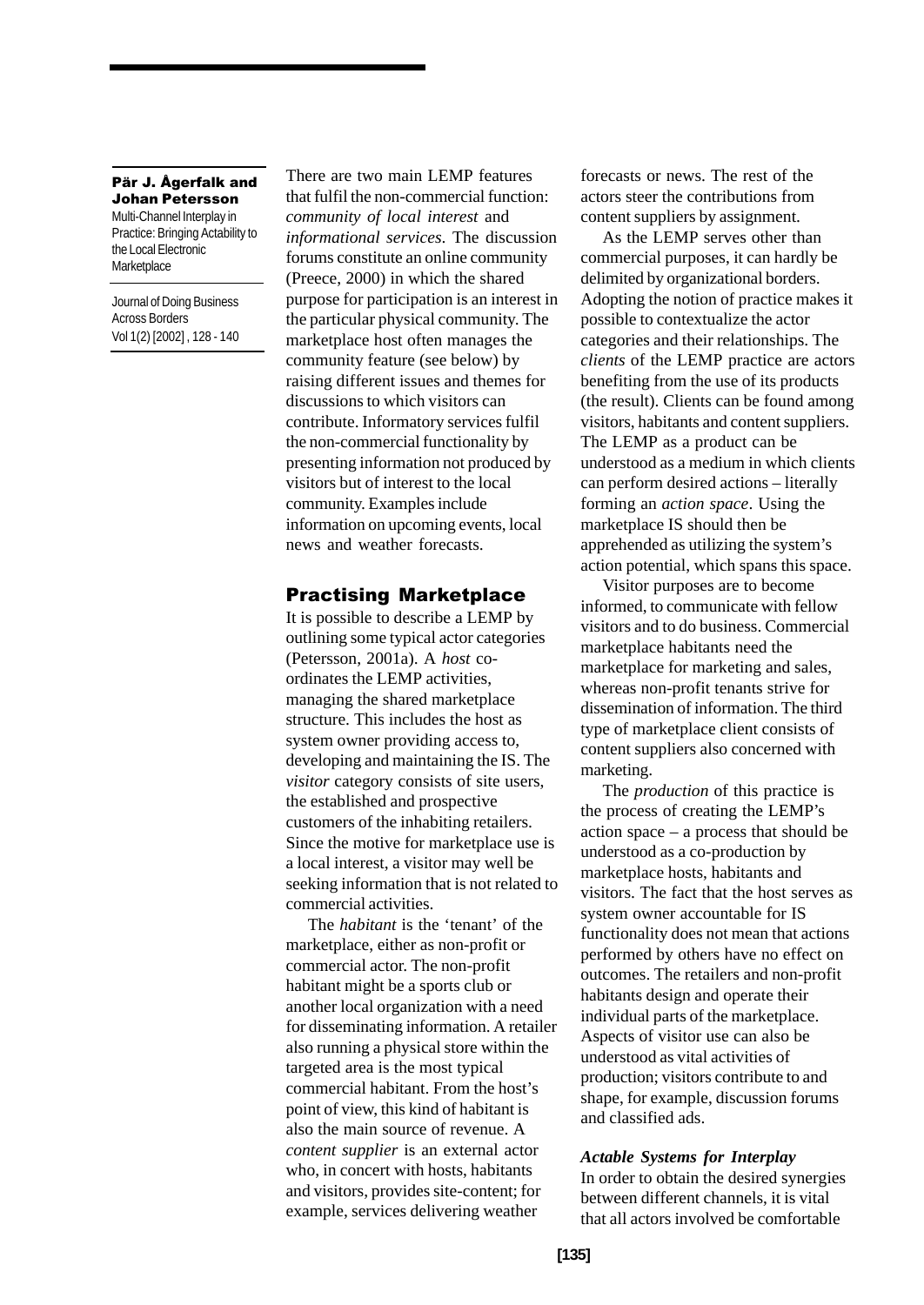Multi-Channel Interplay in Practice: Bringing Actability to the Local Electronic **Marketplace** 

Journal of Doing Business Across Borders Vol 1(2) [2002] , 128 - 140

with each of them and be able to utilize their integration. It is important to make both customers (as visitors) and retailers (as habitants) understand that the business context changes as new channels are introduced, which should be understood as an opportunity rather than an obstacle. The enabling IS is central for the utilization and optimization of the different channels within the LEMP. To understand the role of the IS, we must consider the action space that constitutes the LEMP. Utilizing the IS to achieve the desired synergies between the different channels within the LEMP is therefore to understand the social actions performed through interplaying channels.

# **Action through Multiple Channels**

Business actions performed via the physical channel can be based on the digital channel (as consequential action, see above). It is therefore important to align the two channels so that potential synergies might emerge. A good example of this is a SOL retailer in home electronics that uses the physical store primarily to provide the look-andfeel of products, while directing customers to its website for hands-on installation instructions and in-depth product information. The latter provides opportunities for using existing resources by linking to, for example, manufacturers and independent evaluators. The LT case presented habitants dissatisfied with the absence of large-scale sales through the digital channel. These problems could be related to a lack of understanding of the potential for inciting customer actions through information from the IS. These problems might potentially be solved by providing the means for tracing physical in-store actions to website promotions.

The marketplace structure should be utilized to achieve synergies not

only between the different channels, but also by intertwining the commercially directed and the non-commercially oriented functions. Associating tailored commercial information to appropriate discussion forums may be a way to achieve this. Another example is commercially directed adjustment of the online community, such as introducing topics more closely related to retailer offerings (Hagel and Armstrong, 1997). This kind of adjustment was discussed by the LT host but never implemented. The delicate task of controlling the online community is a matter of understanding and considering the social norms of the LEMP business context.

#### *Validity of Communication*

In order for communicative actions performed at the LEMP to be successful, it is vital that social facts established within the multi-channel structure are communicated via the IS. This includes correlations between information communicated via the different channels. For example, offers in a physical store may correspond to on-line offers, or commitments made in the physical channel may correspond to those made (and made visible) via the digital channel.

The study came across webshops maintaining out-of-date offers. The habitants behind these offers were sometimes aware of this, but did nothing about it, passing the responsibility to the marketplace host. The validity claims (see above), which imply that information presented via the IS should usually correspond to the actual capacity, range of merchandise, special offers, and so on, were thus not met in this case. The host, on the other hand, referenced the initial agreements stating the retailer's liability.

## *Interactive, Consequential and Automatic Action*

Interactive action refers to action performed through the digital channel. Web-based retailing has shown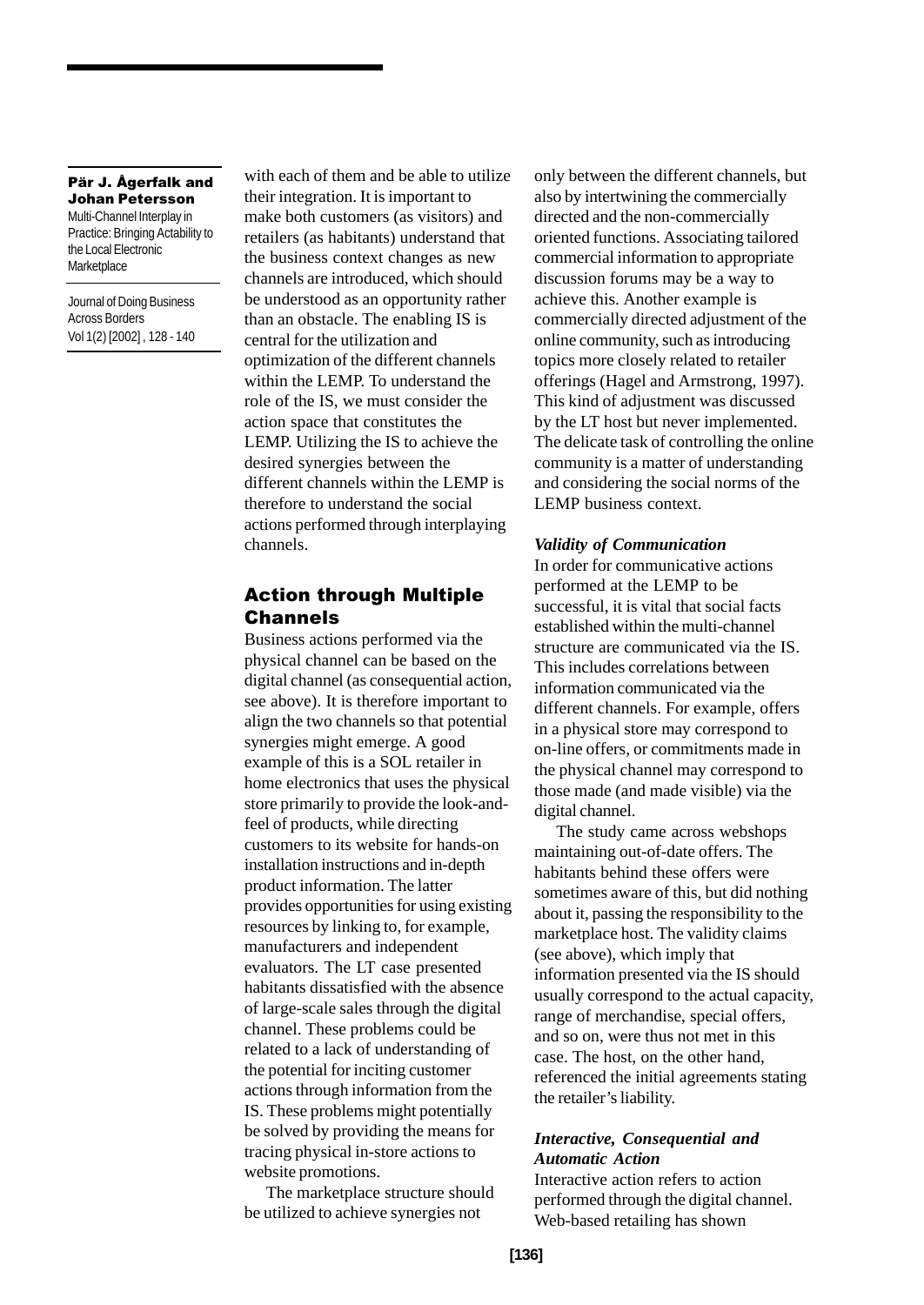#### Pär J. Ågerfalk and Johan Petersson Multi-Channel Interplay in

Practice: Bringing Actability to the Local Electronic **Marketplace** 

Journal of Doing Business Across Borders Vol 1(2) [2002] , 128 - 140

advantages over to its physical analogue from a transaction-cost perspective (Steinfield and Whitten, 1999), and one way of utilizing the digital channel can be to encourage customers to perform actions interactively rather than via the physical channel. Multi-channel actors can exploit this as well, and there is potential in directing selective offers to the digital channel. For example, LT promotes this direction from physical to digital by offering prices on the Web that are different to those in a physical store, and clearly exposing both prices.

Aligning the digital with the physical presence can allow a webshop to communicate business offers intended for customers to negotiate and eventually accept via the physical. The Web can be a means to get people into the physical store where salespersons better can provide for a customer's individual needs. This situation can also generate additional sales. An activity exemplifying this purpose is LT's visitor competitions, where the prizes are gift cards for use in the physical stores.

The IS's capability of performing automatic actions can be highly utilized within the multi-channel structure of the LEMP. Information about actions (both digital and physical) stored in the action memory can, for example, be used to perform automatic business offers. This is particularly the case in business performed customer-to-customer through classified ads. One example of this is the LT facility whereby a search among private advertisements also generates results from associated webshops.

Utilizing automatic actions would also have been a way to minimize the exposure of out of date offers (as described above). Hosts could, for example, provide automatic IS routines to remove specified information at given points in time, or force retailers to acknowledge the validity of published information at regular intervals.

# **Utilizing the System**

#### *Action Potential*

As described above, the functionality of the IS realizes an action potential that spans an action space of the LEMP. For the commercially directed functionality, this encompasses, among other things, a web mall's internal as well as external facilities. We would like to stress that creating these facilities, by designing the IS, is to create conditions for action. Internally, the structure of LT permits a habitant choice in using a standard solution or a tailor-made design. Of course, this means levering action space to different extents and accounts for a shift in action potential responsibility. Designing the external LT mall facilities, such as integrating the search results from the classified ads section with retailer offerings, is another example of manipulating the conditions for acting. This IS design as creation of marketplace action space should be acknowledged by the hosts and the marketplace IS designers.

#### **Action Memory**

The action memory of the LEMP IS can (and should) be used to store information about actions performed through the IS, that is, via the digital channel, as described above. This is important in order to maintain, for example, customer profiles and to enable direct marketing activities and personalized information supply, as frequently used at LT. To take advantage of the multi-channel structure of the LEMP, the action memory should not be restricted to this 'traditional' purpose. Rather, the action memory provides an opportunity to maintain information about activities performed, in whole or in part, via the physical channel as well. In this way, the digital channel can be optimized according to activities primarily performed via the physical channel, and *vice versa*. This opportunity, however, has not been utilized in the two LEMPs in this study.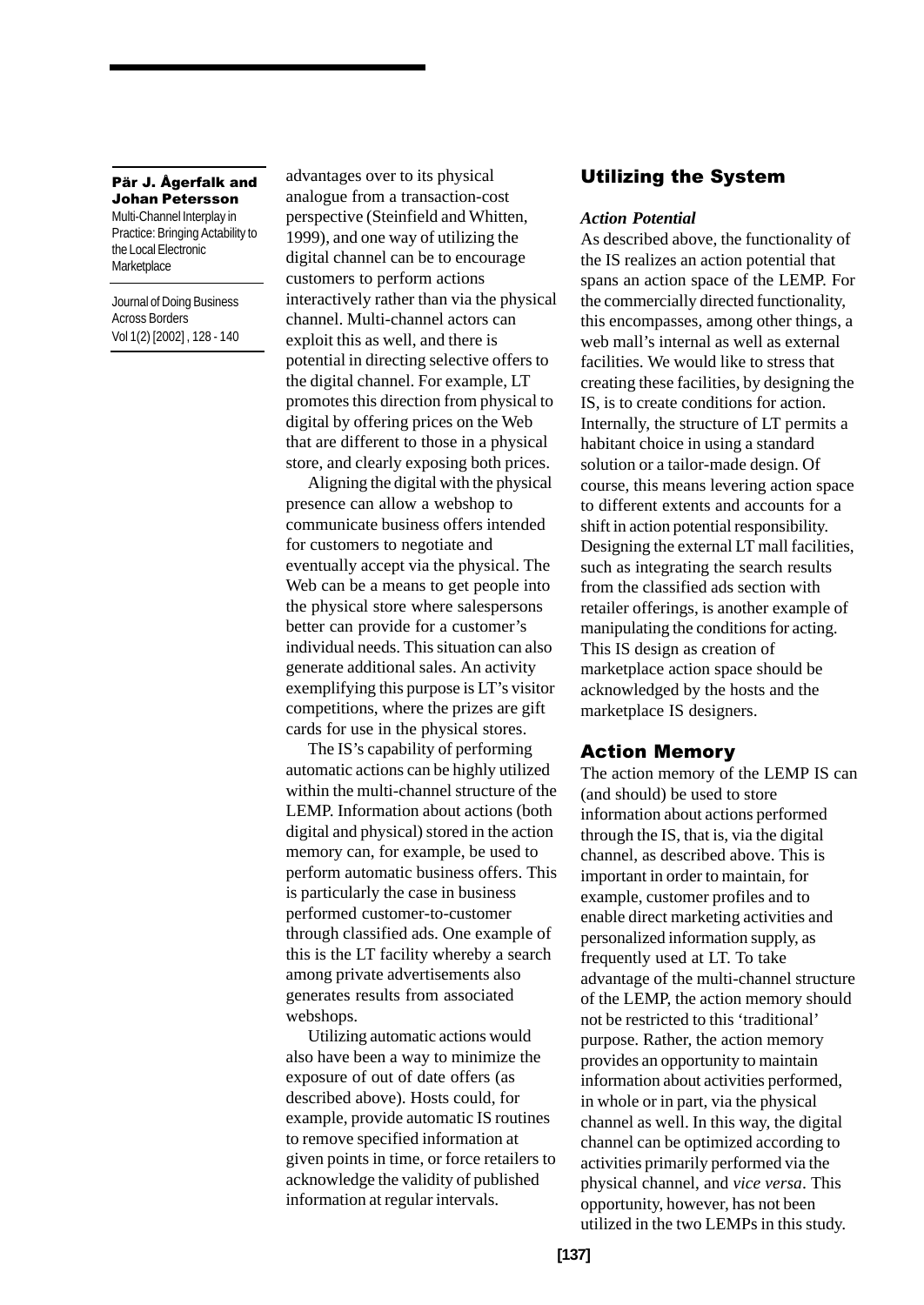Multi-Channel Interplay in Practice: Bringing Actability to the Local Electronic **Marketplace** 

Journal of Doing Business Across Borders Vol 1(2) [2002] , 128 - 140

# **Multi-Channel Actors**

Within the concept of actability, there is a key distinction between performers, who perform actions, and communicators – those on whose commission actions are performed (Ågerfalk, 2001). Actors within the multi-channel structure should therefore be aware that they sometimes are only performing, or mediating, someone else's intentions and that sometimes other persons or IT-systems are performing actions on their behalf.

This distinction is a key to understanding that offers made at a website are *performed* by the IS but *communicated* by the retailer running the particular webshop. This notion is clearly applicable in the case of outdated offers, as described above, in which the host should be understood to be responsible for the system's action potential, but not for the actual actions performed. There should however be a mutual interest in maintaining the overall validity. With this understanding it is also clear that a salesperson's actions must not only match actions performed by other salespersons, but actions performed by the different systems involved in the multi-channel structure as well.

# **Conclusion**

In this paper we have discussed the local electronic marketplace (LEMP) as a practice enabling synergies between multiple channels for business interaction. The focus has been on physically established retailers adopting a hybrid approach for doing business with their customers. The hybrid approach has been argued as a favourable business strategy in that it utilizes the strengths of a physical presence integrated with a digital presence. This is of particular interest to a local setting where the proximity of a physical establishment can be a base for e-business trust (Ågerfalk *et al.*, 2000).

The analysis has been based on the concept of information systems actability and the notion of practice. From this theoretical base, we have described the LEMP setting as an action space realized by an enabling IS. We have discussed IS functionality in terms of action potential (as a repertoire of possible actions) that spans the action space constituting an arena for interaction, commercial as well as noncommercial.

The notion of practice has been used as a point of departure for outlining a phenomenon not easily delimited by organizational borders. Since the LEMP relies fundamentally on the IS upon which it is based, the concept of actability has been used to identify important factors for the success of a LEMP.

A key issue for multi-channel settings appears to lie beyond the digital transaction-cost benefits frequently discussed in the literature (Steinfield and Whitten, 1999). The issue concerns the view of business actions as embedded in a social context as a basis for trust (Granovetter, 1985). We suggest that our approach makes it possible to identify these insights, and potentially makes it possible to implement them in the enabling information systems.

The results show that there is more to gain in terms of synergy between the digital and physical channels related to the LEMP if these are viewed as tools for performing social action; a view promoted by the suggested theoretical base.

It is not satisfactory to restrict the use of the IS to utilize the digital channel in order to improve it by, for example, collecting customer on-line behaviour. An 'actable' system should rather keep track of the history of actions taken in both digital and physical channels. This would give a better basis for optimizing the desired synergies. The impact of IS use becomes untraceable if one neglects actions based on information from the system, even those actions performed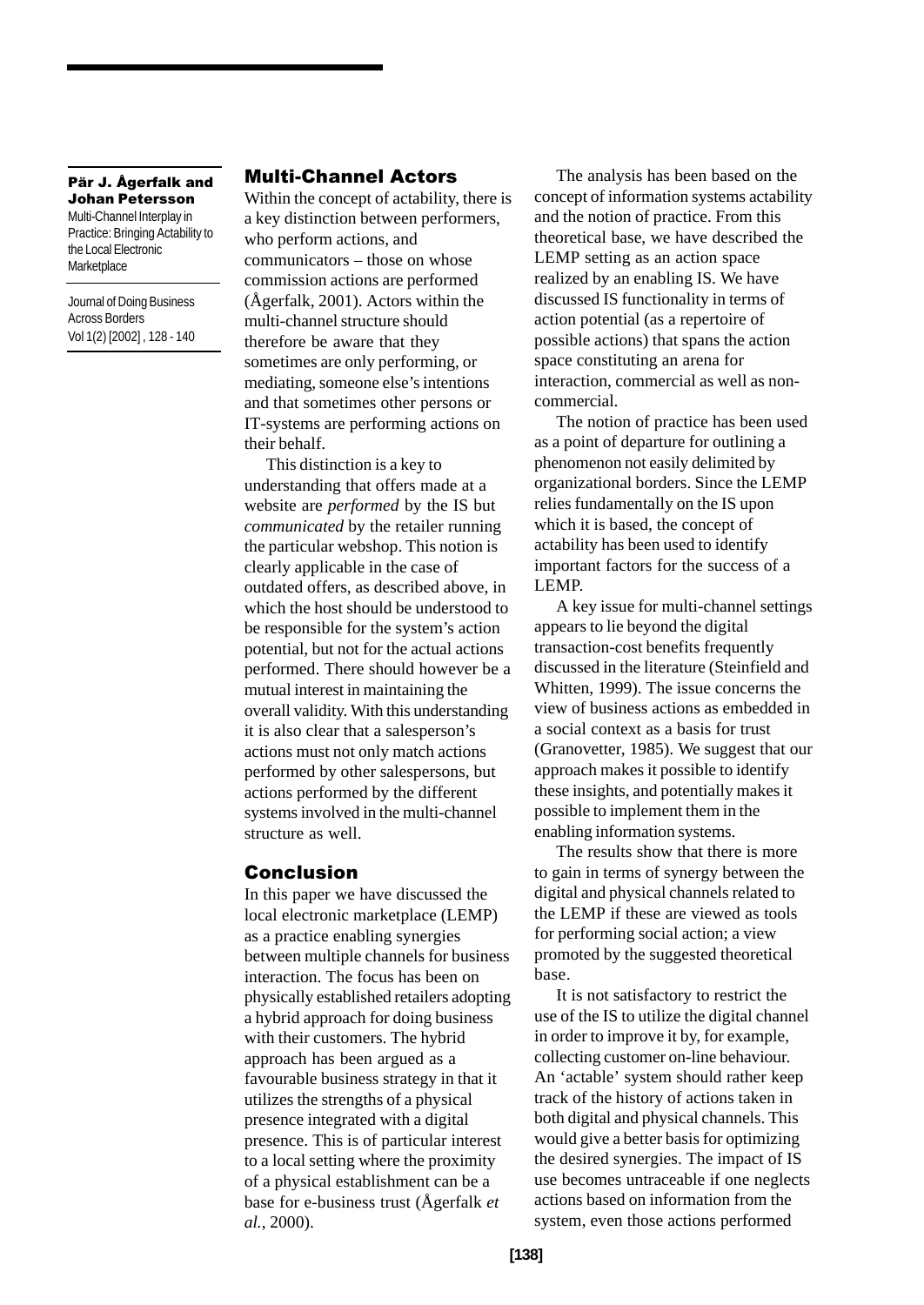Multi-Channel Interplay in Practice: Bringing Actability to the Local Electronic **Marketplace** 

Journal of Doing Business Across Borders Vol 1(2) [2002] , 128 - 140 through the physical channel. Acknowledging this aspect of an IS's potential contributes to the understanding of the LEMP's business context as a whole. We would like to argue that commercially directed communication in a LEMP setting puts claims of validity to its extremes. As much as a multi-channel structure offers the potential for levering advantages, it might also increase damage. A bad appearance through one of the channels, of course, mars an overall image.

The benefit of using social action theories (in the form of actability and the notion of practice) as a base for understanding this multi-channel interplay is that it helps to identify the LEMP as a social practice spanning company borders, and provides guidance as to how to design information systems that truly support such a practice.

## **References**

- Alvesson M and Sköldberg K (2000) *Reflexive Methodology: New Vistas for Qualitative Research,* Thousand Oaks, CA: SAGE.
- Auramäki E, Lehtinen E and Lyytinen K (1988) A Speech Act Based Office Modeling Approach, *ACM Transactions on Office Information Systems,* **6**(2), pp. 126–152.
- Bakos Y (1991) A Strategic Analysis of Electronic Marketplaces, *MIS Quarterly,* **15**(3), pp. 295–310.
- Bakos Y (1998) The Emerging Role of Electronic Marketplaces on the Internet, *Communications of the ACM,* **41**(8), pp. 35–42.
- Benbasat I, Goldstein D K and Mead M (1987) The Case Research Strategy in Studies of Information Systems, *MIS Quarterly,* **11**(3), pp. 369–388.
- Berger P L and Luckmann T (1967) *The Social Construction of Reality: A Treatise in the Sociology of Knowledge,* New York: Anchor books. Goldkuhl G and Lyytinen K (1982) A

Language Action View of Information Systems, In *Proceedings of the 3rd International Conference on Information Systems,* 13–15 December 1982, Ann Arbor, MI, (Eds, Ginzberg M and Ross C), pp. 13–30.

- Goldkuhl G and Röstlinger A (1999) Expanding the Scope: From Language Action to Generic Practice, In *Proceedings of the 4th International Workshop on the Language Action Perspective on Communication Modelling (LAP'99),* 12–13 September 1999, Copenhagen, Denmark, (Eds, Goldkuhl G*, et al.*) Jönköping: Jönköping International Business School, pp. 15–28.
- Goldkuhl G and Ågerfalk P J (2002) Actability: A Way to Understand Information Systems Pragmatics, In *Coordination and Communication Using Signs: Studies in Organisational Semiotics 2,* (Eds, Liu K*, et al.*) Boston: Kluwer Academic Publishers, pp. 85–113.
- Granovetter M (1985) Economic Action and Social Structure: The Problem of Embeddednes, *American Journal of Sociology,* **91**(3), pp. 481–510.
- Habermas J (1984) *The Theory of Communicative Action,* Cambridge: Polity Press.
- Hagel J and Armstrong A (1997) *Net Gain: Expanding Markets through Virtual Communities,* Boston: Harvard Business School Press.
- Patton M Q (1990) *Qualitative Evaluation and Research Methods,* 2nd ed.*,* Newbury Park, CA: SAGE.
- Petersson J (2001a) The Local Electronic Marketplace: A Framework for Understanding, In *Proceedings of the Sixth Annual CollECTeR Conference on Electronic Commerce,* December 3- 4, 2001, Coffs Harbour, NSW, Australia, pp. 132–137.
- Petersson J (2001b) The Local Electronic Marketplace: A Setting for Synergies between Bits and Bricks, In *Proceedings of the Conference for the Promotion of Research in IT at University*